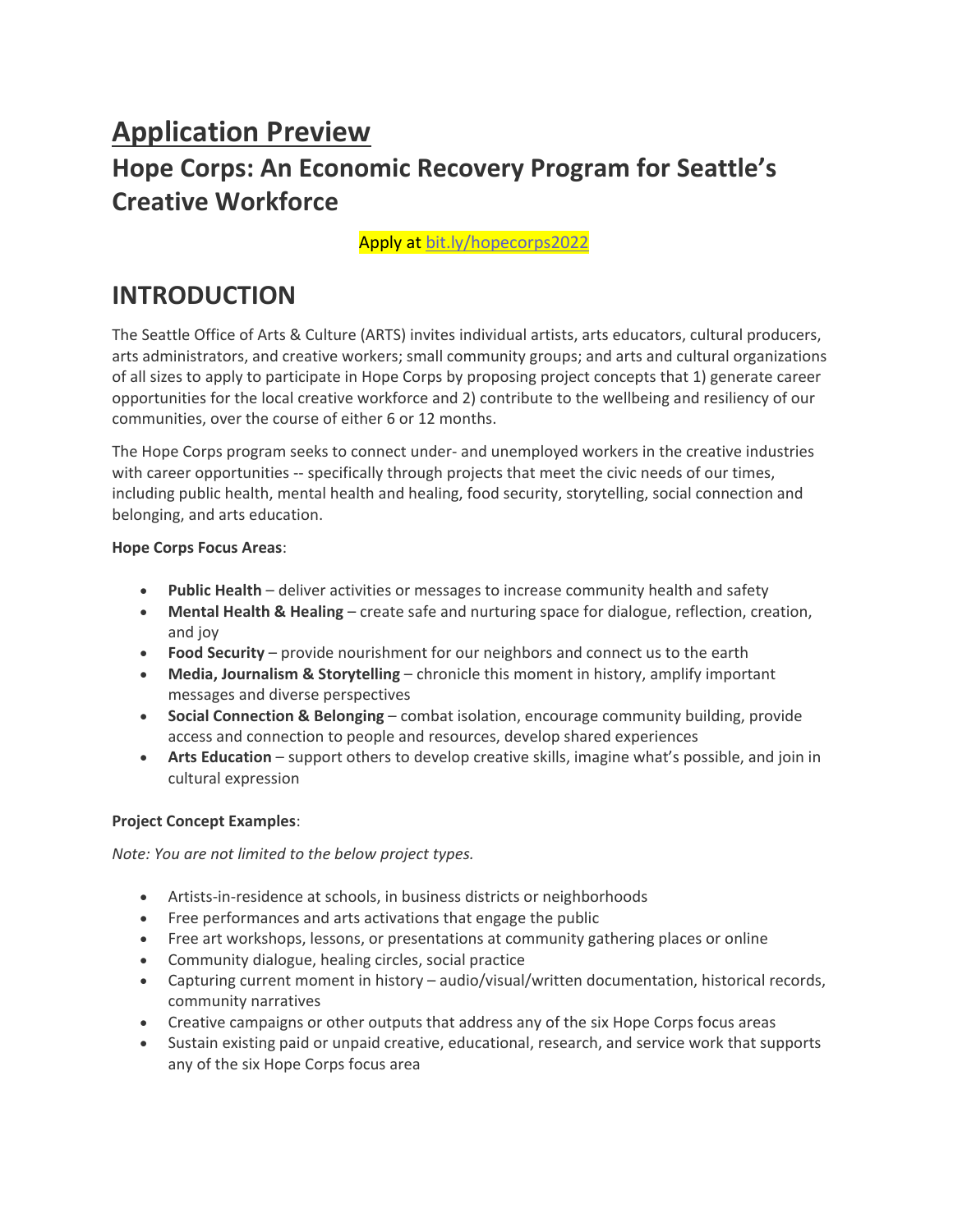# **Application Process**

- 1. Apply to take part in Hope Corps by proposing your project concept and requested funding amount below by Monday, June 6, 2022 at 5:00 pm (Pacific Daylight Time).
- 2. **Please note all applications must be submitted via Submittable unless you have contacted us and requested another format.** As well as written proposals, we can also accept audio and video responses. Contact Alex Rose, Hope Corps Project Manager, to discuss alternative applications: [alex.rose@seattle.gov](mailto:alex.rose@seattle.gov)
- 3. If your project concept is selected by the panel (August 2022), you will receive a \$500 stipend to develop a final project plan, with support from ARTS staff.
- 4. ARTS staff will work with selected applicants to ensure project feasibility before entering the contract phase (Fall 2022).
- 5. ARTS staff will support contracted Hope Corps projects in bringing their vision to life.
- 6. Hope Corps projects' members participate in
- Community of Practice convenings (workshops, community building)
- Showcase opportunities
- Mid-point and annual assessments and evaluation activities

#### **Deadline for applications: Monday, June 6, 2022, 5:00 pm (PDT)**

# **Funding**

Funding amounts range from \$15,000-\$300,000. Please use the following framework as a guide for requesting funding amounts:

#### **6 month duration**

\$15,000 / Individuals – employ 1 artist or creative worker over the course of 6 months

- \$12,000 in wages (approximately 15 hrs/week)
- \$3,000 in discretionary budget (materials, courses/workshops/professional development, subcontracting)

\$30,000-60,000 / Small Groups – employ 2-4 creative workers over the course of 6 months

\$75,000-150,000 / Large Groups – employ 5-10 creative workers over the course of 6 months

#### **12 month duration**

\$30,000 / Individuals – employ 1 artist or creative worker over the course of 12 months

- \$24,000 in wages (approximately 15 hrs/week)
- \$6,000 in discretionary budget (materials, courses/workshops/professional development, subcontracting)

\$60,000-120,000 / Small Groups – employ 2-4 creative workers over the course of 12 months

\$150,000-300,000 / Large Groups – employ 5-10 creative workers over the course of 12 months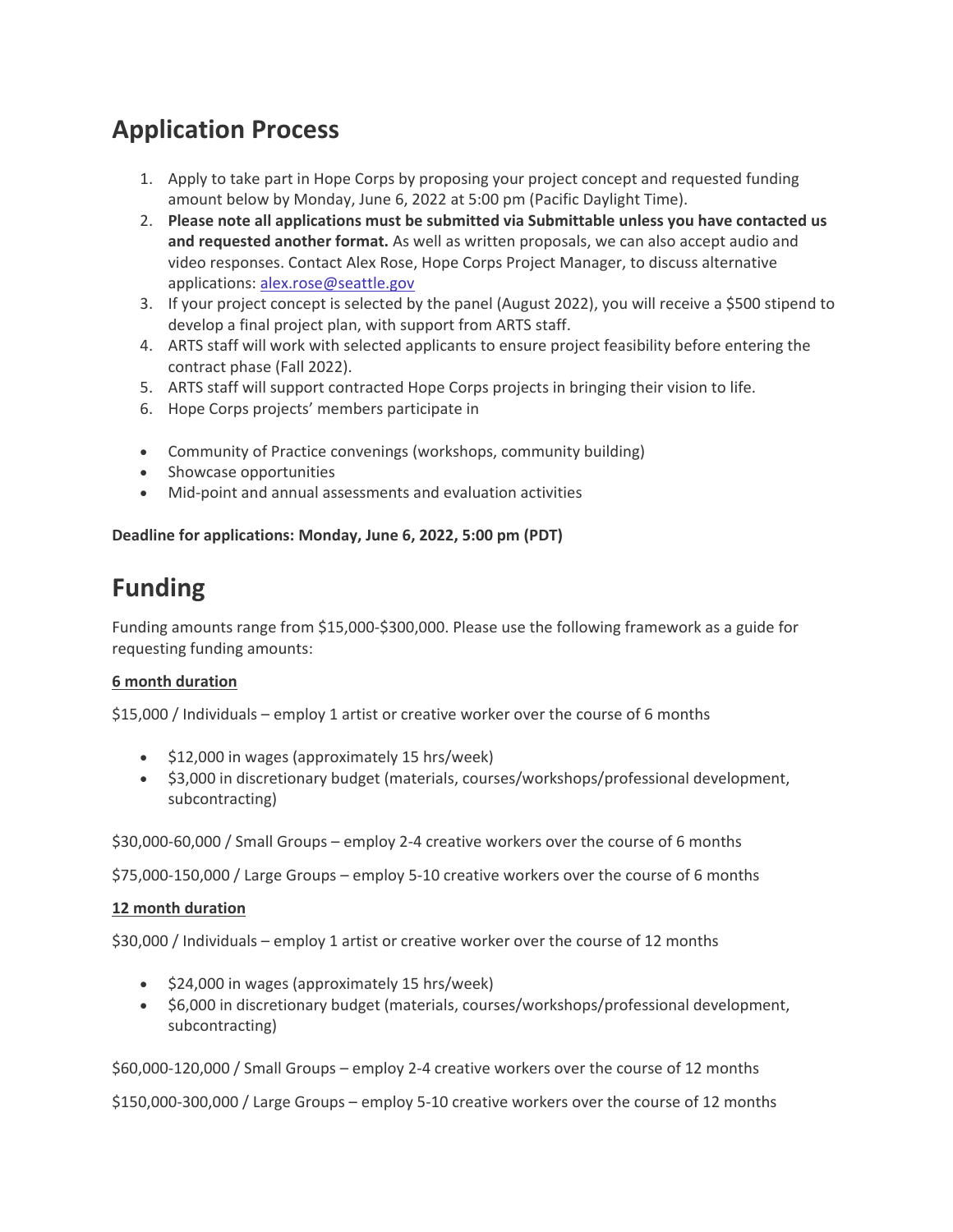**Note**: Projects must pay *regularly* contributing creative workers a *minimum* of \$1,500 per month (the equivalent of \$30 per hour x 50 hours per month)

**Note**: Any party that enters into a contract for Hope Corps assumes responsibility for local, state, and federal reporting to the IRS of related income and payments to creative workers.

# **Selection Criteria**

The Seattle Office of Arts & Culture is committed to reflecting the diversity and cultural richness of our city in the selection of artists and artworks. Artists will be selected based on the following criteria:

- The degree to which the project concept generates **career opportunities for the local creative workforce**.
- The degree to which the project concept meaningfully **addresses one or more of the six Hope Corps focus areas**: public health, mental health and healing, food security, storytelling, social connection and belonging, and arts education.
- The degree to which the project engages with the breadth of cultures in King County and working artists/creative workers from Black, Brown, Indigenous, Asian and diaspora, immigrant, refugee, and other **unserved and underserved communities**.
- The degree to which the applicant **demonstrates the experience and capacity to produce the project**. If they do not have the experience or capacity to produce the project on their own, the degree to which they demonstrate capacity to collaborate and produce with support from staff, production partners, or other partners in Seattle.
- **Strength and artistic vision of past work** (artistic excellence, artistic merit)

# **Selection Process**

Artists will be selected based on the strength of submitted preliminary project concept, work samples, biographical statement, and additional questions and criteria listed above by a panel that consists of artists and cultural practitioners. Selected applicants will be notified by **August 31, 2022**, and will work with ARTS staff to develop a final project plan.

# **We're Here to Help**

- *Questions about this opportunity?* Please contact the Hope Corps Project Manager Alex Rose at [alex.rose@seattle.gov](mailto:alex.rose@seattle.gov)
- **Attend an Online Application Workshop (optional).** Optional virtual info sessions will be held on May 11 and 23, 2022, and a recording of the session will be available on the Seattle Office of Arts & Culture YouTube and on this application page. We highly encourage you to attend an online workshop or view the recording, especially if you are a first-time applicant. In the workshop, ARTS staff will share more information about Hope Corps and review steps of the Submittable application process. See below for RSVP links.
- **Attend an Online Application Draft Review Session (optional).** Optional virtual feedback sessions will be held on May 27 and 31, 2022. Discuss your draft application or project concept with ARTS staff and receive feedback. See below for RSVP links.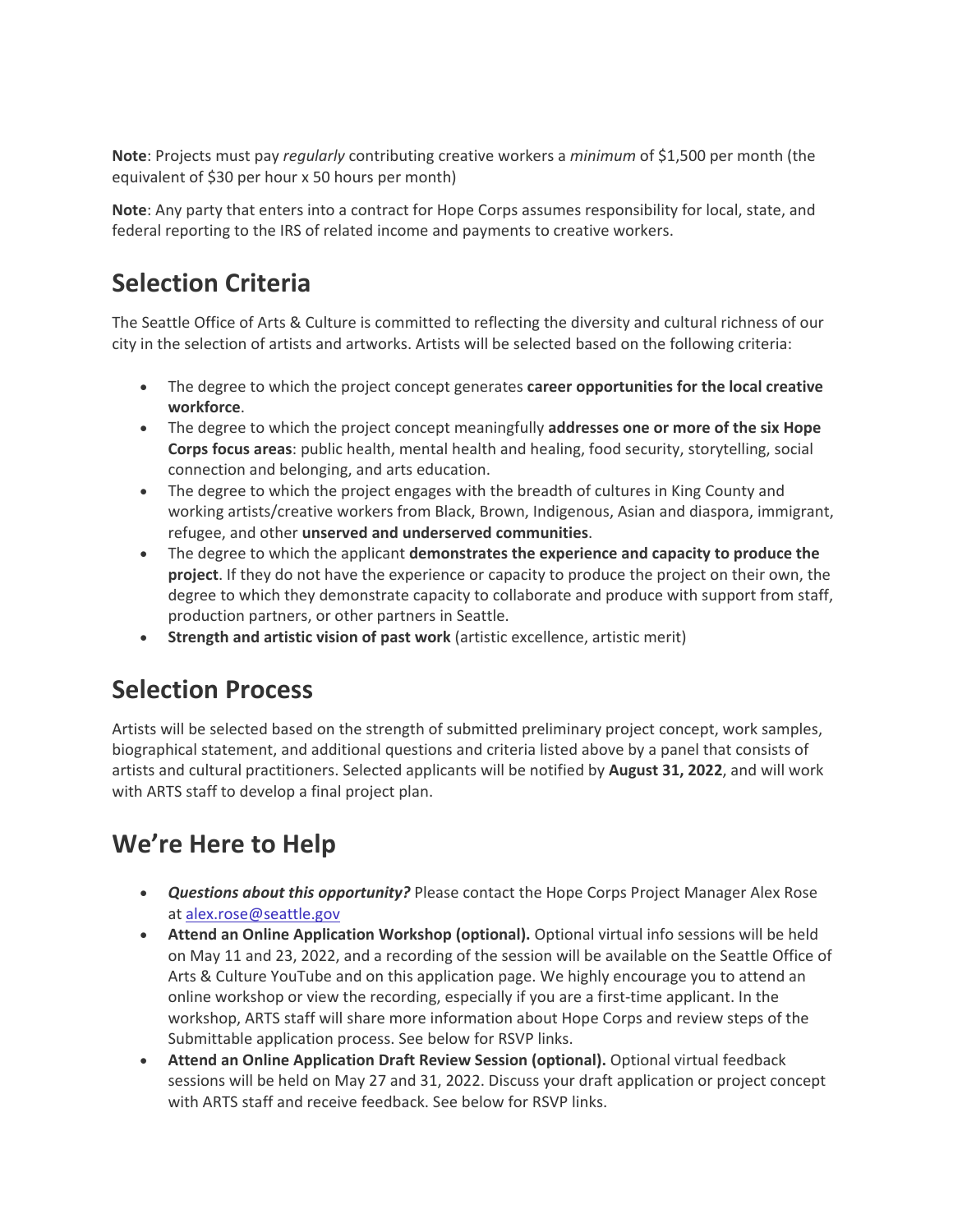- **Read the guidelines**, online instructions, and, if need be, contact Submittable for any technical questions
- **Submit your application early** please do not wait until the last day, to avoid errors or technical difficulties
- *Questions about using Submittable?* Submittable maintains an FAQ and offers step-by-step guides on their [help platform here.](https://www.submittable.com/help/submitter/) For further assistance with the Submittable online application, please contact Submittable tech support at [support@submittable.com.](mailto:support@submittable.com)

## **Hope Corps Online Application Workshops**

Information Sessions

- Wednesday, May 11, 2022, 1:00-2:00 pm [RSVP here](https://hopecorpsws1.eventbrite.com/)
- Monday, May 23, 2022, 6:00-7:00 pm [RSVP here](https://hopecorpsws2.eventbrite.com/)

Draft Application Feedback Sessions

- Friday, May 27, 2022, 11:00 am-1:00 pm [RSVP here](https://hopecorpsreview1.eventbrite.com/)
- Tuesday, May 31, 2022, 4:00-6:00 pm [RSVP here](https://hopecorpsreview2.eventbrite.com/)

# **Additional Opportunities**

Hope Corps is one of many ways that the Seattle Office of Arts & Culture supports individuals and organizations. [Join our mailing list](https://public.govdelivery.com/accounts/WASEATTLE/subscriber/new?qsp=WASEATTLE_62) to learn about professional development, arts funding, and creative youth program opportunities.

# **APPLICATION INSTRUCTIONS**

This form contains a mix of multiple-choice and open-ended questions, as well as requests for file uploads. All questions are required, unless they are labeled optional. We estimate this application will take approximately 1-2 hours to complete. You may save a draft of your application and return to it again later using the Save Draft button located at the bottom of this form.

You may also invite others to collaborate with you on this application - simply click the Invite Collaborators link located at the top of this page and follow the prompts to share your application.

**Internet Browsers:** Submittable recommends using [Mozilla Firefox,](https://www.mozilla.org/en-US/firefox/new/) [Google Chrome,](https://www.google.com/chrome/) or Apple [Safari](https://support.apple.com/downloads/safari) when using Submittable. Internet Explorer 11 or legacy versions of Microsoft's Edge browser (prior to version 20) are no longer supported, and you may run into problems if you are using the Submittable platform with these older browsers.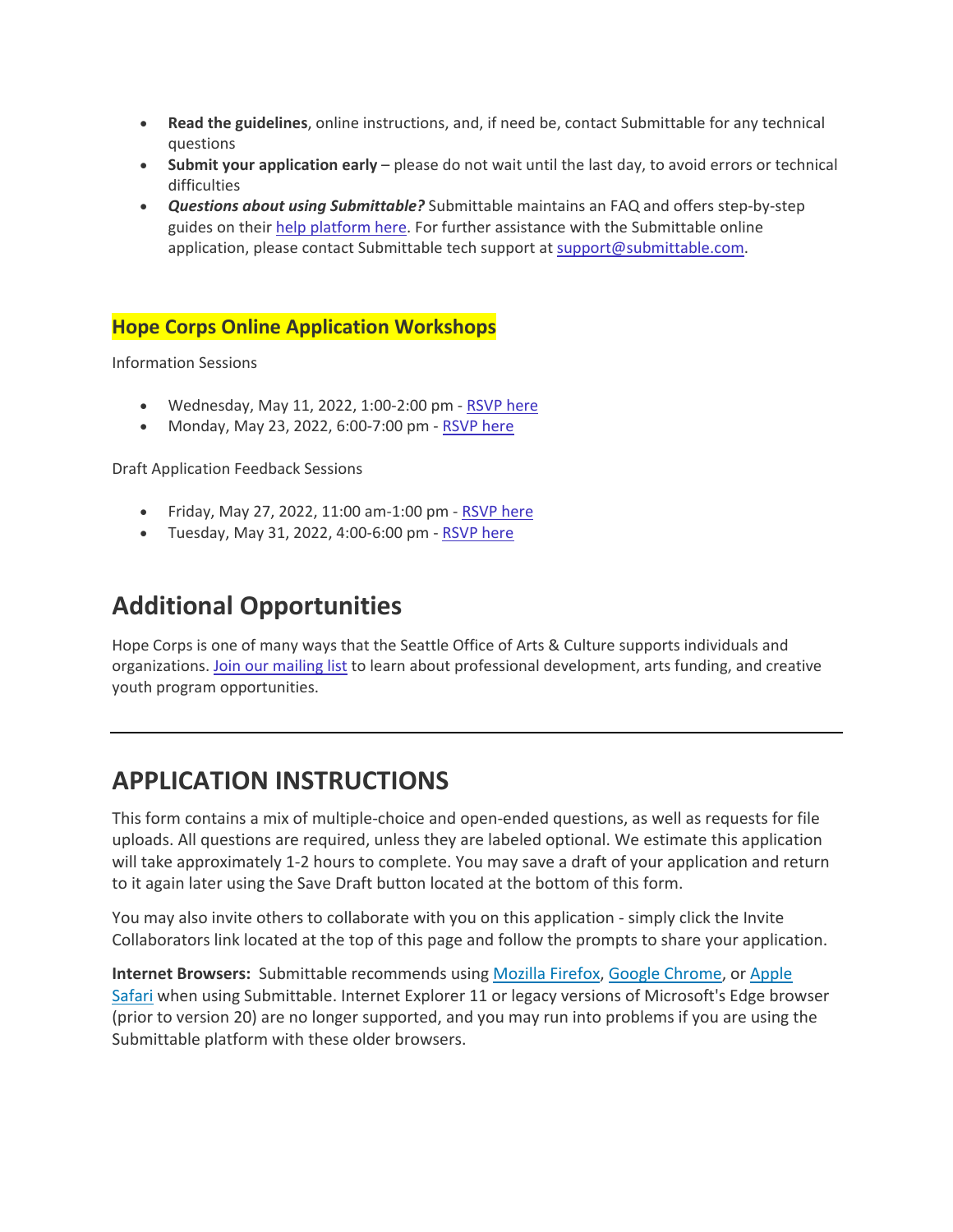The deadline for applications is **5 p.m. (Pacific Time), Monday, June 6, 2022.** Please allow ample time to complete your application in advance of this deadline; applications will not be accepted after the 5 p.m. (PT), Monday, June 6, 2022 deadline.

**Questions about Hope Corps?** Please contact Project Manager Alex Rose [\(alex.rose@seattle.gov\)](mailto:alex.rose@seattle.gov?subject=Hope%20Corps%20inquiry) for assistance.

**Need tech support?** Submittable maintains an FAQ and offers step-by-step guides on [their help](https://submittable.help/en/)  [platform here.](https://submittable.help/en/) For further assistance in using Submittable, please contact Submittable tech support at [support@submittable.com.](mailto:support@submittable.com)

## **ELIGIBILITY**

The eligibility requirements for Hope Corps are as follows:

- King County-based adult (age 18+ by Aug 1, 2022) artists, arts educators, cultural producers, arts administrators, creative workers; small community groups; or arts and cultural organizations at all stages of their development or career are eligible to apply.
- Projects must adhere to Public Health [Seattle & King County safety guidelines.](https://kingcounty.gov/depts/health.aspx)
- Programming must take place within the city of Seattle, and be promoted and made accessible to Seattle residents, workers and visitors.
- Applicants must pay regularly contributing creative workers a *minimum* of \$1,500 per month (the equivalent of \$30 per hour x 50 hours)
- Projects must be new concepts, or regularly occurring projects/work that have been reimagined or otherwise address Hope Corps goals and focus areas.
- Applicant cannot be disbarred, suspended, or have any other exclusions or disqualifications from receiving federal funding, resulting from violations of Federal criminal law, such as fraud, embezzlement, or tax evasion.
- Awarded programs will be required to follow all current Federal, State, County and City COVID-19 mandates and protocols. Currently, the City of Seattle requires that all entities contracted with the City, providing face-to-face programming on City-owned property, be fully vaccinated. (If applicable, at the time of contracting, it will be required for awardees to submit verified evidence of vaccination.) More information including Attestation Forms, FAQs and info in other languages are available on the [City of Seattle COVID-19 Vaccination](https://www.seattle.gov/purchasing-and-contracting/doing-business-with-the-city/covid-19-vaccination-requirements)  [Requirement website](https://www.seattle.gov/purchasing-and-contracting/doing-business-with-the-city/covid-19-vaccination-requirements).  If you have any questions or concerns about this requirement, please reach out to Alex Rose [\(alex.rose@seattle.gov\)](mailto:alex.rose@seattle.gov?subject=Hope%20Corps%20inquiry).

The following are **not** eligible for funding:

- Projects that do not address one of the focus areas of this program
- Activities that are not allowed by public health guidelines at the time of submission
- Capital improvement projects
- Private fundraisers or events
- Projects that take place outside of Seattle city limits
- Ticketed events that do not provide an opportunity for the public to participate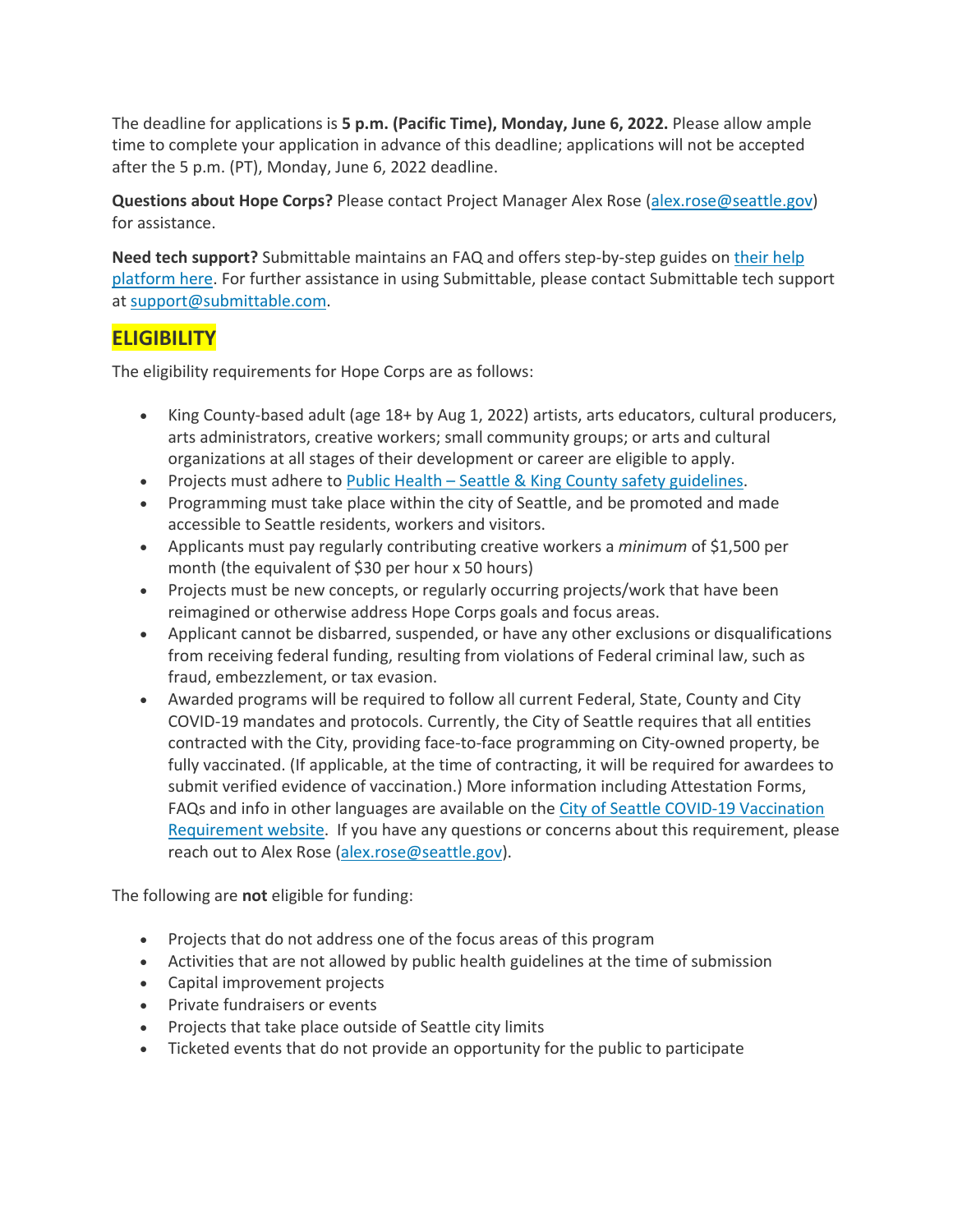**I have reviewed the eligibility information above and confirm that I meet the eligibility requirements:\***

- Yes
- No please contact us to discuss your eligibility for Hope Corps

**Unsure if you're eligible to apply for Hope Corps?** Please contact Project Manager Alex Rose [\(alex.rose@seattle.gov\)](mailto:alex.rose@seattle.gov?subject=Hope%20Corps%20inquiry) for assistance.

## **APPLICANT INFORMATION**

This section of this application form collects basic information about you as an applicant.

**I am applying as an:\***

\_\_\_\_\_\_\_\_\_\_\_\_\_\_\_\_\_\_\_\_\_\_\_

- Individual artist, arts educator, cultural producer, arts administrator, or creative worker, proposing to be self-employed for either 6 or 12 months through Hope Corps
- Organization, community group, or artist collective, proposing to employ 1 creative worker for either 6 or 12 months
- Organization, community group, or artist collective, proposing to employ 2-4 creative workers for either 6 or 12 months
- Organization, community group, or artist collective, proposing to employ 5-10 creative workers for either 6 or 12 months

**Individual Artist Name or Organization, Community Group, Artist Collective Name\***

**Individual Applicants:** please provide your own name here.

**Organizations, Community Groups, and Artist Collectives:** please provide the name or your organization, community group, or artist collective here.

### **(For Organizations only) Does your organization, community group, or artist collective have a tax ID number or a fiscal sponsor?\***

- We have our own tax ID number

\_\_\_\_\_\_\_\_\_\_\_\_\_\_\_\_\_

- We have a fiscal sponsor (please elaborate below)
	- o Please use this space to provide the name of your fiscal sponsor\*
- We have neither a fiscal sponsor nor our own tax ID number
- I'm not sure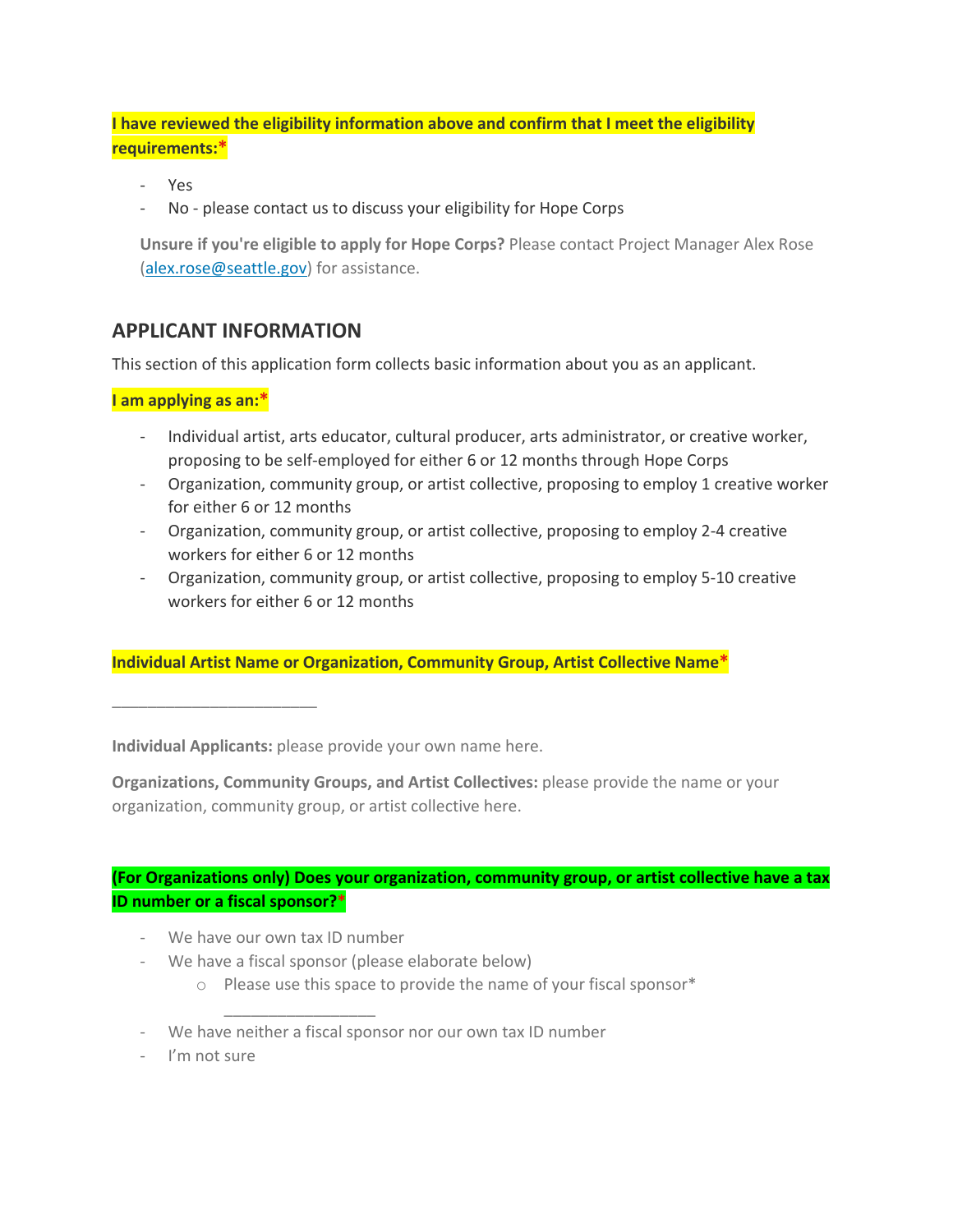### **(Optional) Website**

If you have a website related to your creative work, you may provide a link here. Please note that this box will accept one link only, with no additional text.

If you do not have a website related to your creative work, you may leave this question blank.

### **(Optional) Social Media**

\_\_\_\_\_\_\_\_\_\_\_\_\_\_\_\_\_\_\_\_\_\_\_

 $\frac{1}{2}$  ,  $\frac{1}{2}$  ,  $\frac{1}{2}$  ,  $\frac{1}{2}$  ,  $\frac{1}{2}$  ,  $\frac{1}{2}$  ,  $\frac{1}{2}$  ,  $\frac{1}{2}$  ,  $\frac{1}{2}$  ,  $\frac{1}{2}$  ,  $\frac{1}{2}$  ,  $\frac{1}{2}$  ,  $\frac{1}{2}$  ,  $\frac{1}{2}$  ,  $\frac{1}{2}$  ,  $\frac{1}{2}$  ,  $\frac{1}{2}$  ,  $\frac{1}{2}$  ,  $\frac{1$ 

If you have a social media account related to your creative work, you may provide a link here. Please note that this box will accept one link only, with no additional text.

If you do not have a social media account related to your creative work, you may leave this question blank.

#### **(For Individuals only) Please provide a short bio or statement about yourself (300 words max.)\*:**

This replaces a resume request and provides the panel information about your background, both lived and educational or professional experience.

### **(For Organizations only) Please provide a short bio or statement about your organization, community group, or artist collective (300 words max.)\*:**

\_\_\_\_\_\_\_\_\_\_\_\_\_\_\_\_\_\_\_\_\_\_\_\_\_\_\_\_\_\_\_\_\_\_\_\_\_\_\_\_\_\_\_\_\_\_\_\_\_\_\_\_\_\_\_\_\_\_\_\_\_\_\_\_\_\_\_

\_\_\_\_\_\_\_\_\_\_\_\_\_\_\_\_\_\_\_\_\_\_\_\_\_\_\_\_\_\_\_\_\_\_\_\_\_\_\_\_\_\_\_\_\_\_\_\_\_\_\_\_\_\_\_\_\_\_\_\_\_\_\_\_\_\_\_

This replaces requests for resumes and provides the panel information about your organization's history, mission, vision, and values.

**While envisioned primarily as a funding initiative, Hope Corps may also connect projects with other resources to assist with fulfilling their vision. Please select which resources your project may need support with (please check all that apply):\***

- Funding
- Fiscal sponsorship
- Support for developing your project concept into a full project proposal (detailed budget, timeline, etc.)
- Production support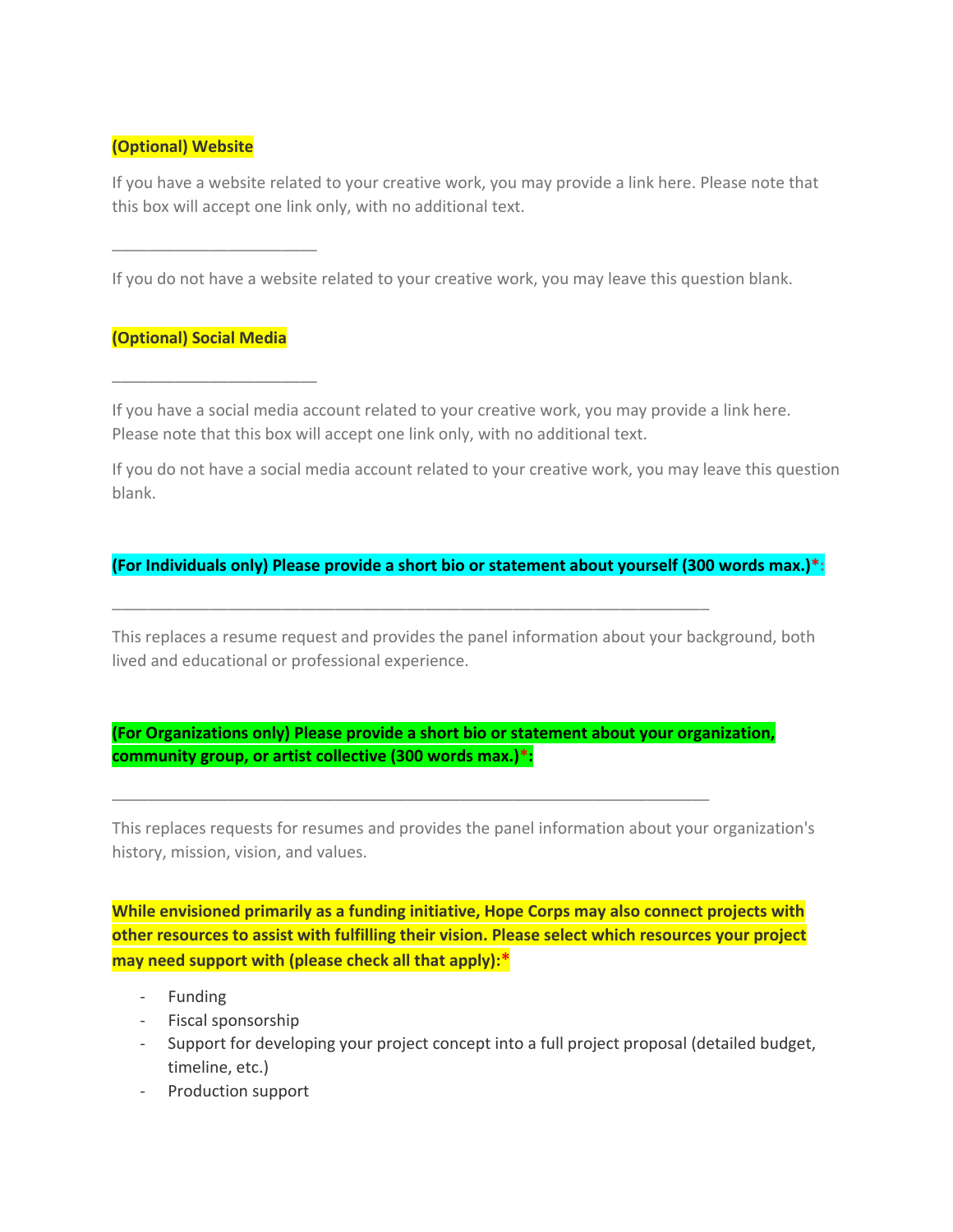- Matchmaking with an artist or business
- Matchmaking with a location within Seattle city limits
- Help with City processes and approvals that may be required to implement a project (e.g. event permit)
- Marketing
- Documentation of your project
- Learning and networking events
- Managing payroll and taxes
- Insurance
- Other resource (please elaborate entitled and the set of  $\vert$
- None

## **PROJECT CONCEPT**

This section of this application form collects information about your project concept.

Project concepts that that are selected by the panel will receive a \$500 stipend to develop a final project plan, including a detailed budget and timeline. All applicants will be notified of the status of their application by August 31, 2022.

**What is the artistic discipline for your project concept? (please check all that apply)\***

- Arts education
- Dance / choreography
- Film / media
- Folk / traditional / heritage / craft
- Music / composition
- Theater / opera
- Visual / design
- Literary
- Multidisciplinary service
- Other artistic discipline (please elaborate \_\_\_\_\_\_\_\_\_\_\_\_\_\_\_\_\_\_\_\_\_\_\_\_\_\_\_\_\_\_\_\_\_\_

**Is this project concept for in-person event(s) or programming? (please select one)\***

- Yes
- No
- I don't know yet

**Is there a particular location or neighborhood in Seattle where you envision this project occurring or focusing its engagement?\***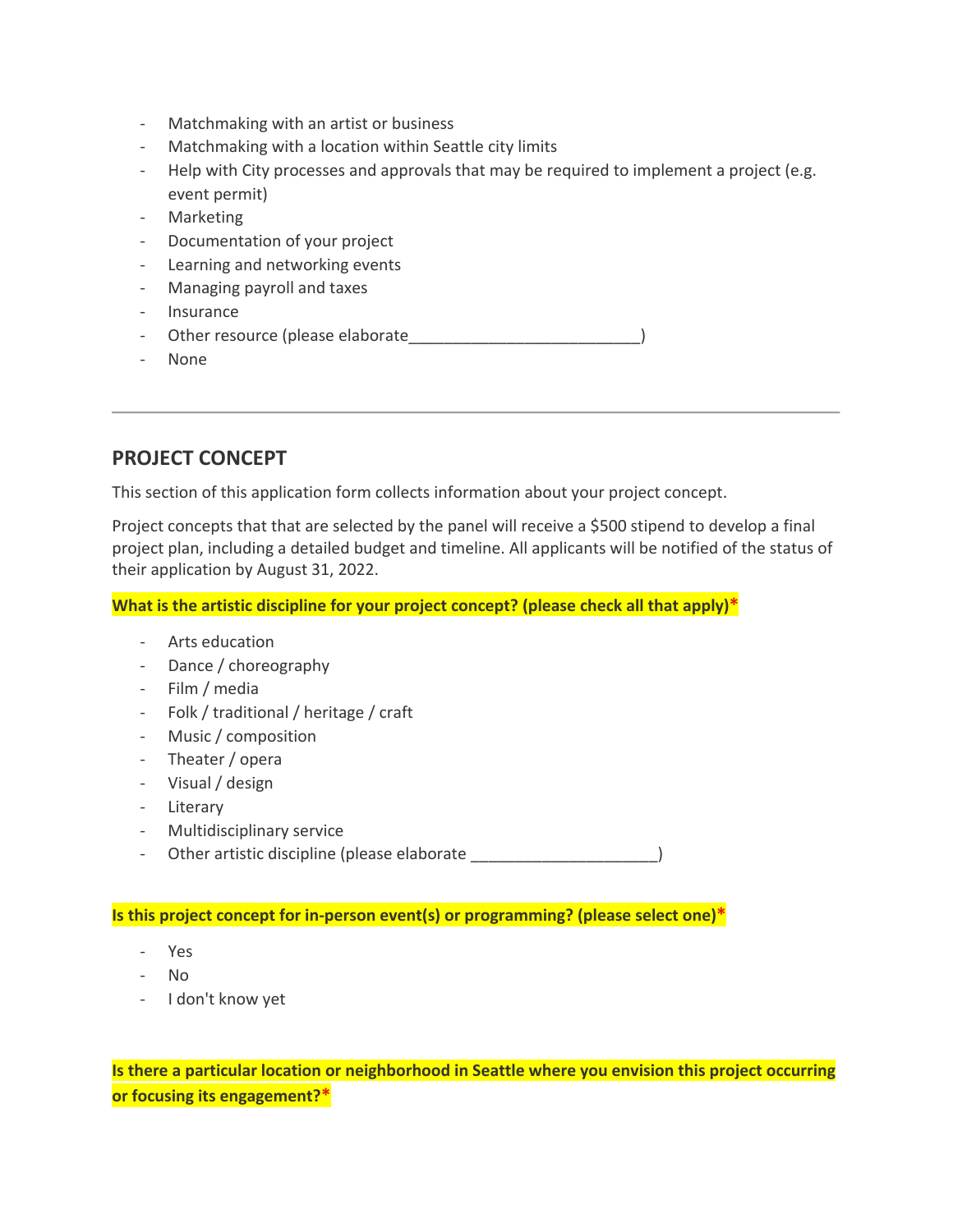Please use this space to describe the Seattle location or neighborhood where you expect to offer your project.

If you plan to provide online programming only, or are unsure of the location of any in-person programming, you may include that information as your response to this question.

#### **Are you looking to be matched with artists / creative workers to help with this project?\***

Yes (please elaborate below)

\_\_\_\_\_\_\_\_\_\_\_\_\_\_\_\_\_\_\_\_\_\_\_\_\_

\_\_\_\_\_\_\_\_\_\_\_\_\_\_\_\_\_\_\_\_\_\_\_

- No

**If you selected yes above, please detail your needs so that we may better help matchmake with individuals that are in alignment with your project:**\*

**Which Hope Corps focus area does your project address?\***

- Public Health delivers activities or messages to increase community health and safety
- Mental Health & Healing creates safe and nurturing space for dialogue, reflection, creation, and joy
- Food Security provides nourishment for our neighbors and connects us to the earth
- Media, Journalism & Storytelling chronicles this moment in history, amplifies important messages and diverse perspectives
- Social Connection & Belonging combats isolation, encourages community building, provides access and connection, develops shared experiences
- Arts Education supports others to develop creative skills, imagine what's possible, and join in cultural expression

Some projects may fit into multiple priority areas, but please select the **primary**.

**Please describe the proposed project concept, how it meets the Hope Corps focus area you selected above, and how it will engage unserved and underserved communities. If applicable, describe any partnerships you envision for the implementation of the project (500 words max). \***

\_\_\_\_\_\_\_\_\_\_\_\_\_\_\_\_\_\_\_\_\_\_\_\_\_\_\_\_\_\_\_\_\_\_\_\_\_\_\_\_\_\_\_\_\_\_\_\_\_\_\_\_\_\_\_\_\_\_\_\_\_\_\_\_\_\_\_\_\_\_\_\_\_

Limit: 500 words

**If you already have partners onboard (e.g., a school, business, or community center willing to host an artist-in-residence), please upload a letter of partnership commitment listing a point of contact.**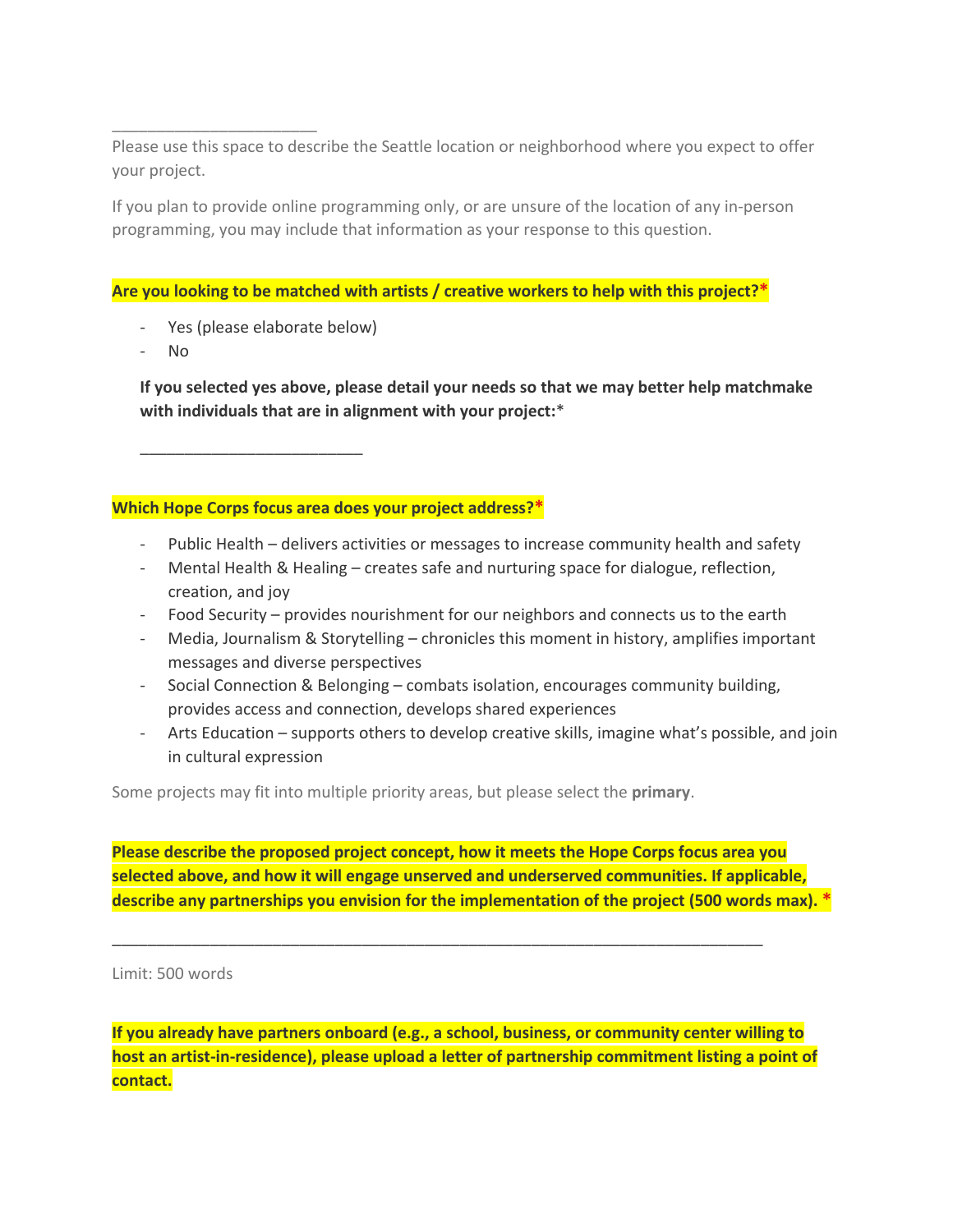## [[ Choose File ]]

Please upload your letter of partnership commitment as a PDF file. If you need assistance converting your file to PDF format, please contact Alex Rose at alex.rose@seattle.gov.

\_\_\_\_\_\_\_\_\_\_\_\_\_\_\_\_\_\_\_\_\_\_\_\_\_\_\_\_\_\_\_\_\_\_\_\_\_\_\_\_\_\_\_\_\_\_\_\_\_\_\_\_\_\_\_\_\_\_\_\_\_\_\_\_\_\_\_\_\_\_\_\_\_

**Hope Corps projects must take place in, or be viewable from, public spaces in Seattle city limits, while also being open to the general public. Describe how your project meets this requirement or what kind of support you might need to meet this requirement (200 words max). \***

#### Limit: 200 words

Projects that include ticket fees must provide community benefits to ensure opportunities for lower-income residents, workers, or visitors to participate. If you project has ticket fees, please note your plan for community benefits.

### **What is the number of regularly contributing creative workers you anticipate employing through this project?\***

Please indicate only those who will contribute at least 50 hours per month over the course of your 6- or 12-month project, earning a *minimum* of \$1,500 per month (the equivalent of \$30 per hour x 50 hours per month).

### **Please identify your requested grant amount (we ask for specific dollar figure in the next question about your budget):\***

- \$15,000 (individuals - 6 months)

\_\_\_\_\_\_\_\_\_\_\_\_\_\_\_\_\_\_\_\_\_\_\_\_\_\_\_\_\_\_\_\_\_\_

- \$30,000 (individuals 12 months)
- \$30,000 60,000 (employ 2-4 creative workers for 6 months)
- \$60,000 120,000 (employ 2-4 creative workers for 12 months)
- \$75,000-150,000 (employ 5-10 creative workers for 6 months)
- \$150,000-300,000 (employ 5-10 creative workers for 12 months)

**Note:** Projects must pay *regularly* contributing creative workers a *minimum* of \$1,500 per month (the equivalent of \$30 per hour x 50 hours per month)

**Note:** Any party that enters into a contract for Hope Corps assumes responsibility for local, state, and federal reporting to the IRS of related income and payments to creative workers.

**What is the estimated budget for this project? Please indicate total amount (and in parentheses, list primary line items such as creative workers' wages, supplies, marketing, liability insurance, etc.).\***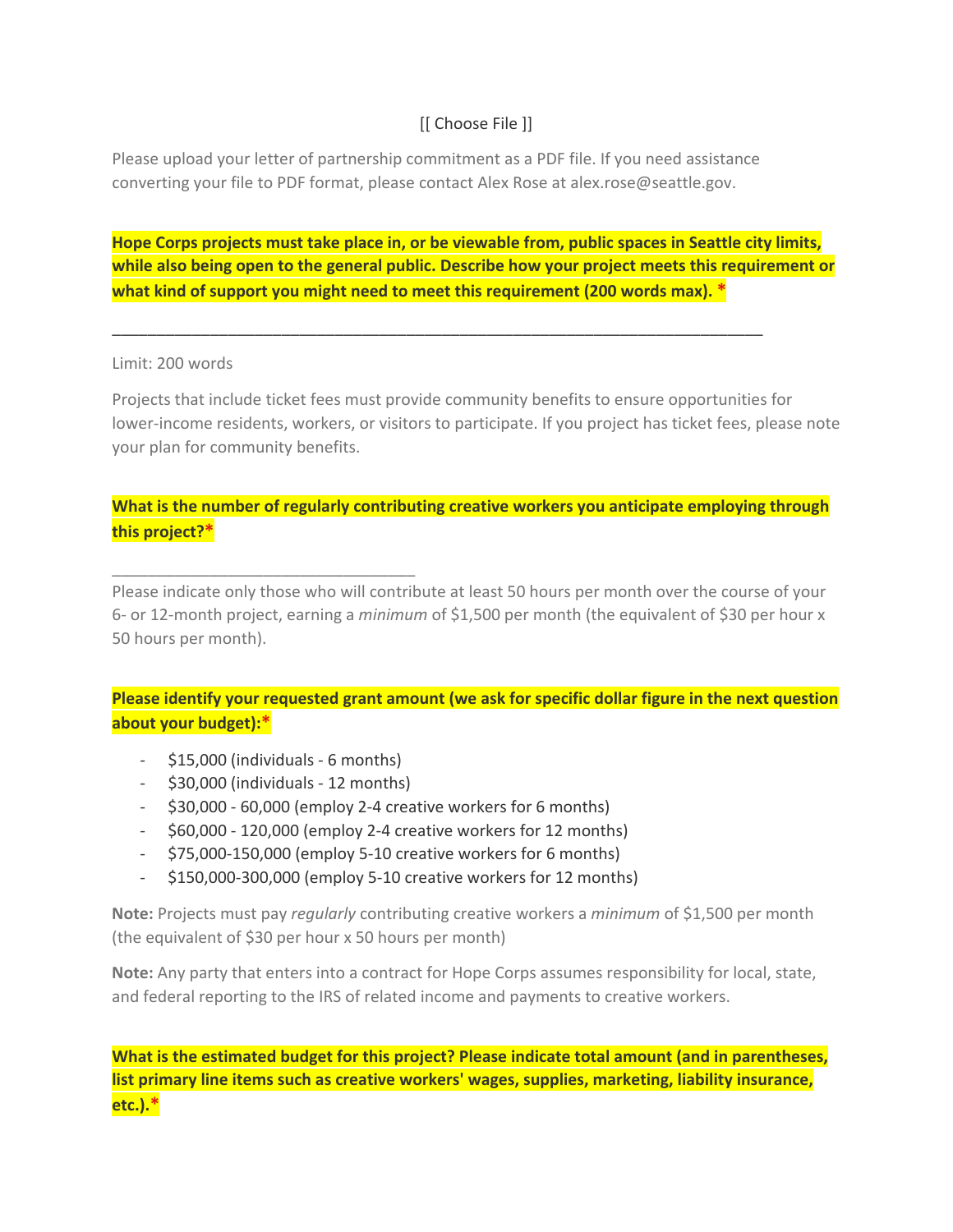*Example: Total: \$40,000 (Wages: \$32,000. Supplies/Materials: \$6,000. Marketing: \$1,000. Insurance: \$1,000.)*

\_\_\_\_\_\_\_\_\_\_\_\_\_\_\_\_\_\_\_\_\_\_\_\_\_\_\_\_\_\_\_\_\_\_\_\_\_\_\_\_\_\_\_\_\_\_\_\_\_\_\_\_\_\_\_\_\_\_\_\_\_\_\_\_\_\_\_\_\_\_\_\_\_\_\_

This rough budget will help reviewers envision the scope and scale of your project, and the ways you would spend the funds, if awarded. You may indicate any additional financial support you have secured for this project, if applicable. **Final budgets will be requested for project concepts that are selected by the panel; ARTS staff will provide support in developing these detailed budgets.**

## **WORK SAMPLES**

Please submit **1 - 2 work samples** that demonstrate your abilities and achievements as an individual artist, arts educator, cultural producer, arts administrator, or creative worker, or as an organization, community group, or artist collective. Work samples include, but are not limited to, articles or blog posts; documentation of previous artwork and/or completed projects; and/or documentation of work in community. Your work samples should help demonstrate your ability to successfully implement a Hope Corps project.

- Up to 2 work samples per applicant will be accepted and shared with the peer review panel
- If you are submitting 2 work samples, they must be of different formats (written, audio, video, images)

Please provide your work samples in 2 of the following formats. **Each bulleted item represents 1 work sample:**

- 1 written work sample = 1 writing sample of up to 500 words in PDF format (includes letter of support, blogs, articles, etc.)
- $\bullet$  1 image work sample = 5 images in jpg/jpeg or png format
- 1 audio work sample = up to 2 minutes of audio (audio files cannot be uploaded, so you need to provide a link to your audio sample on SoundCloud, Google Drive, Dropbox, etc.)
- 1 video work sample: up to 2 minutes of video (video files cannot be uploaded, so you need to provide links to your video work sample on YouTube, Vimeo, Google Drive, etc.)

Examples of work sample combinations include:

- 500-word written work sample + 5 images
- 5 images + 2 minutes of audio or video
- 500 word written work sample + 2 minutes of audio or video
- 2 minutes of audio + 2 minutes of video

#### **I will provide work samples in:\***

- Written and/or image format
- Audio and/or video format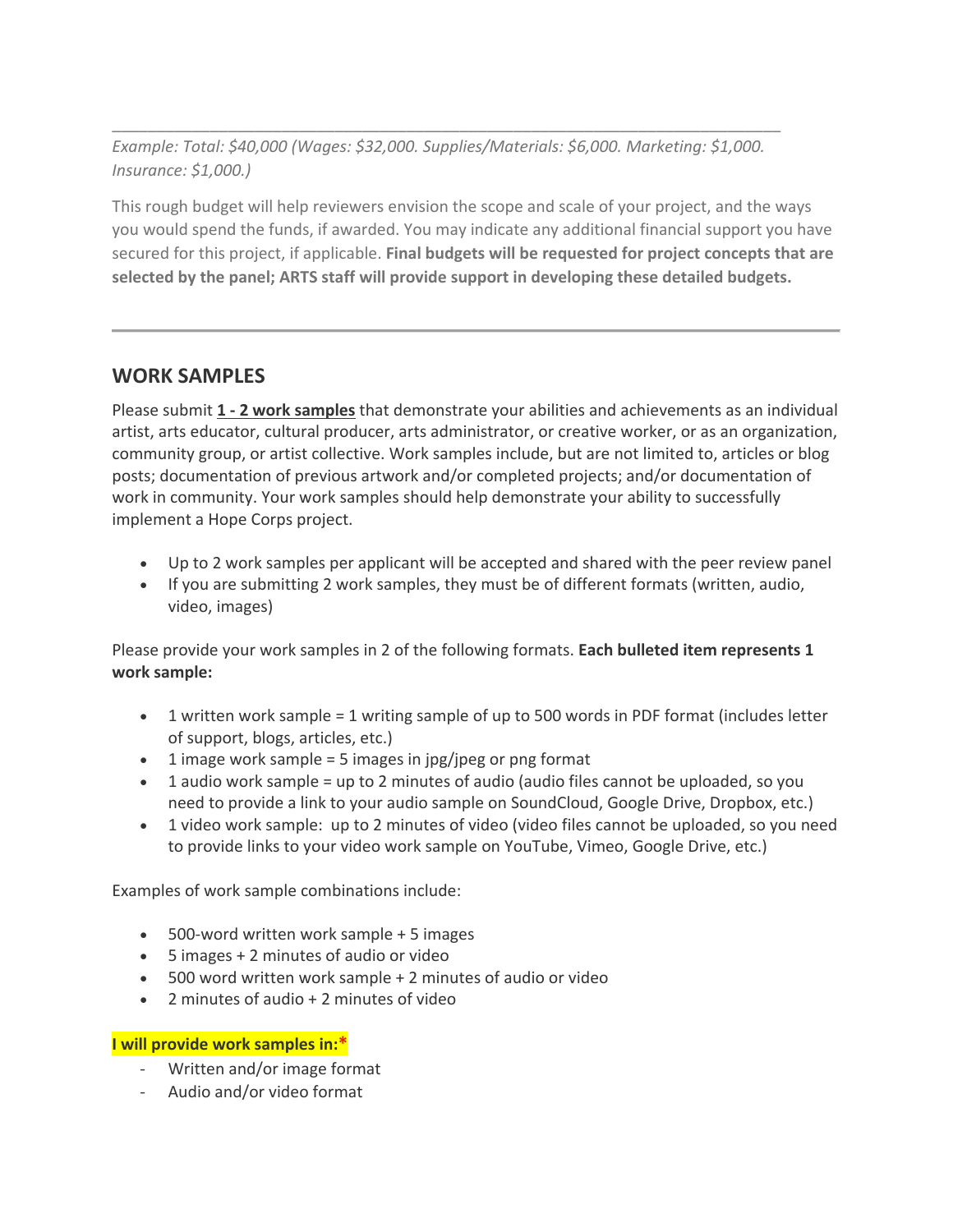Please check all that apply. You may provide up to 2 work samples.

Once you have selected your work sample type(s), relevant prompts will appear below.

**You may submit up to 2 total work samples across all sample types** (written, image, audio, video):

- 1 written work sample = 1 writing sample of up to 500 words
- $\bullet$  1 image work sample = 5 images
- $\bullet$  1 video work sample = up to 2 minutes of video
- $\bullet$  1 audio work sample = up to 2 minutes of audio

Work sample identification information including the year created and a brief description of the sample's relevance to this application are included as part of each image upload. **Please do not leave these fields blank or your application will be returned to you for revision.**

If you need assistance converting your files to an accepted format, please contact Alex Rose at [alex.rose@seattle.gov](mailto:alex.rose@seattle.gov?subject=Hope%20Corps%20inquiry)

#### **Written and/or Image Work Sample Uploads**

[[ Choose File ]]

What year was this work sample created?

Please provide a brief (1-2 sentence) description of the work sample:

**\_\_\_\_\_\_\_\_\_\_\_\_\_\_\_\_\_\_\_\_\_\_\_\_\_\_\_\_\_\_\_\_\_\_\_\_\_\_\_\_\_\_\_\_\_\_\_\_\_\_\_**

#### **Audio/Video Work Sample Links**

\_\_\_\_\_\_\_\_\_\_\_\_\_\_\_\_\_\_\_\_\_\_\_\_\_

To submit an audio or video work sample, please provide a link to where your sample can be found online (e.g., YouTube, Vimeo, SoundCloud, Google Drive, etc.).

- If your link is password protected, please provide the password
- If you would like reviewers to view a specific portion of your linked work sample, please provide a timestamp \_\_\_\_\_\_\_\_\_\_\_\_\_\_\_\_\_\_\_\_\_\_

\_\_\_\_\_\_\_\_\_\_\_\_\_\_\_\_\_\_\_\_\_\_\_\_\_\_\_\_\_\_\_\_\_\_\_\_\_\_\_\_\_\_\_\_\_\_\_\_\_\_\_\_\_\_\_\_\_\_\_\_\_\_\_\_\_\_\_\_\_

- Please provide a brief description (1-2 sentences) of your work sample link:

## **Demographic Data**

The Seattle Office of Arts & Culture has a [Commitment to Racial Equity,](http://www.seattle.gov/arts/programs/racial-equity) and we would like to know how we are reaching underrepresented artists, organizations and communities in Seattle. The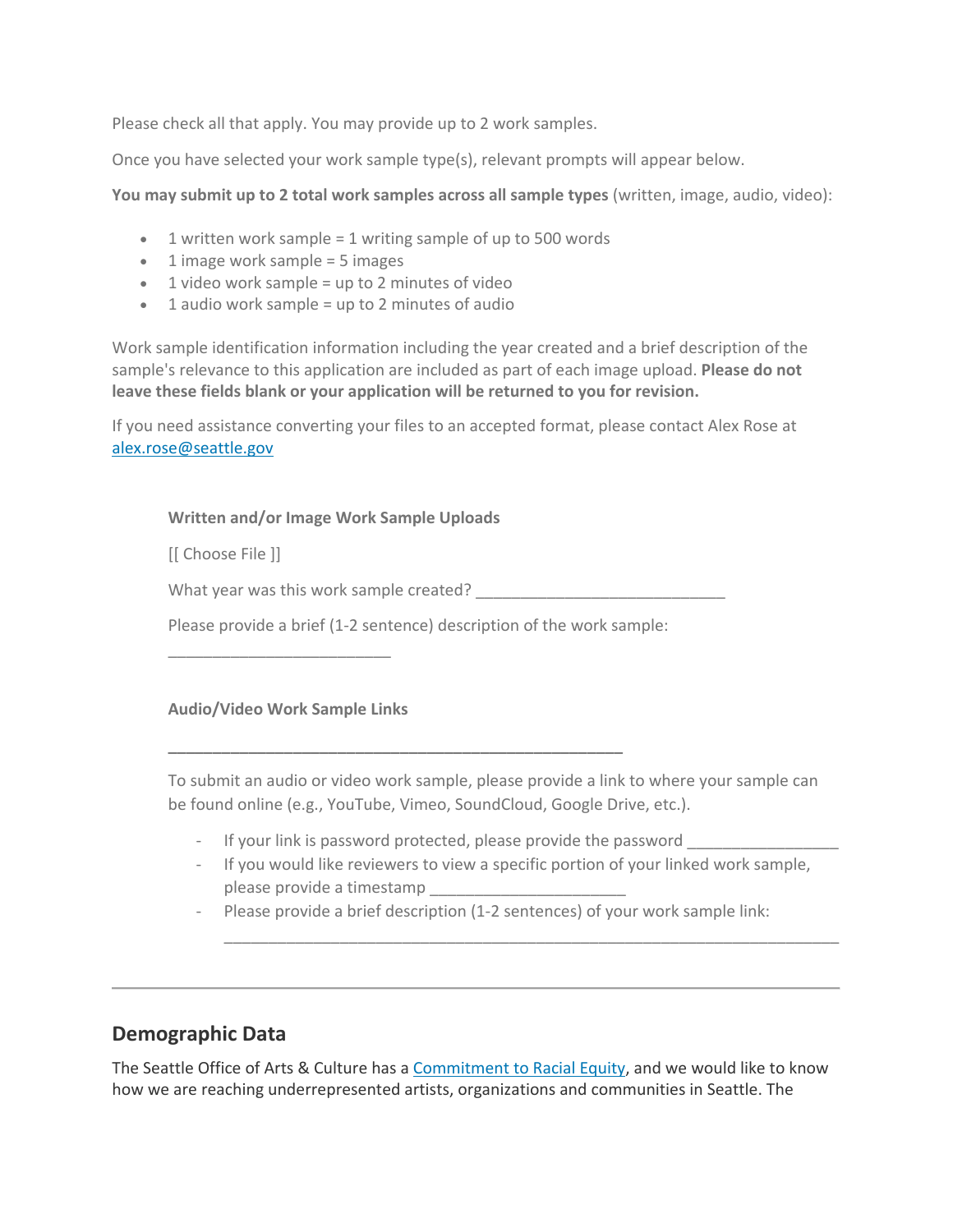following questions are voluntary and will be used to assess our Race and Social Justice Initiative work citywide. We ask that you answer these questions even if you have answered them before so that we can assess each of our programs. **Answers are being collected for internal assessment and evaluation and are not part of your application**. **Your personal demographic information will not be shared with selection panels**, but a high-level report of applicant pool demographic information will be shared to indicate broad trends in representation and outreach.

#### **Privacy Notice:**

Information that you provide below will become part of a record that is subject to public disclosure. The Office of Arts & Culture will not publish this information, but we are legally bound to provide it upon request. For more information, see the Public Records Act, RCW Chapter 42.56. To learn more about how we manage your information, see our Privacy Statement at [www.seattle.gov/tech/initiatives/privacy.](http://www.seattle.gov/tech/initiatives/privacy)

### **(For Individuals only) Please indicate the racial categories you most strongly identify with OR select "different identity" and use the open-ended box if you wish to elaborate. (please check all that apply)\***

- Asian / Asian American / Asian diasporic
- Black / African American / Afro-Caribbean / African diasporic
- Hispanic / Latina/o/x diasporic
- Middle Eastern / Arabic / North African diasporic
- Native / Alaskan Native / Indigenous
- Native Hawaiian /Samoan / different Pacific Islander
- white / European
- Different identity (please elaborate \_\_\_\_\_\_\_\_\_\_\_\_\_\_\_\_\_\_\_\_\_\_\_)
- Decline to state

**(For Individuals only) Please indicate the gender identity you most strongly identify with or select "different gender identity" and use the open-ended box if you have more than one gender identity, or a gender identity not described here. (please select one)\***

- Woman
- Gender non-binary / non-conforming
- Man
- Different gender identity (please elaborate entity and  $($
- Decline to state

#### **(For Individuals only) Do you identify as transgender?\***

- No
- Yes
- Decline to state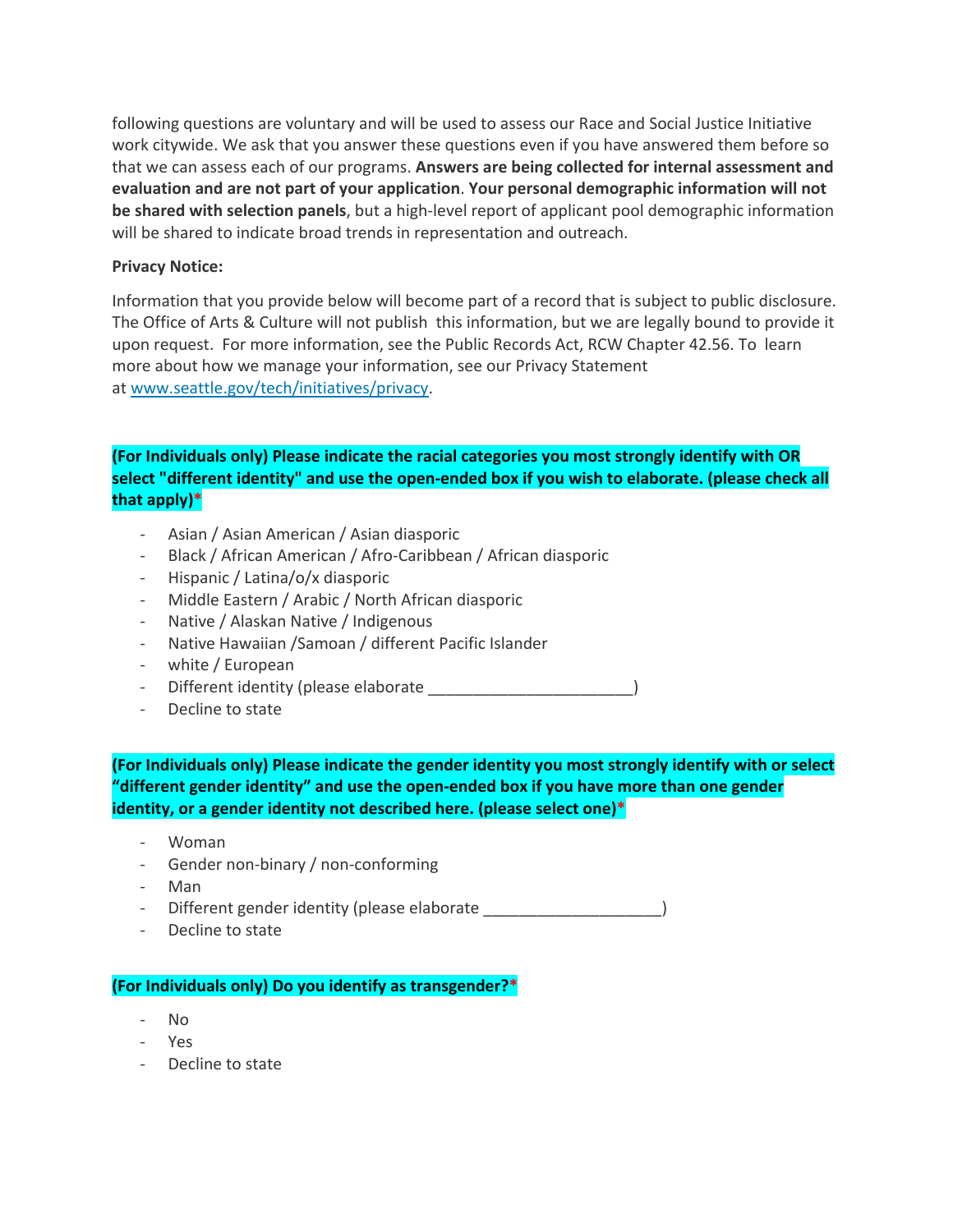**(For Individuals only) In which Seattle Council District do you currently reside?\***

- District 1
- District 2
- District 3
- District 4
- District 5
- District 6
- District 7

- I currently reside outside Seattle (please elaborate  $\qquad \qquad$ 

Decline to state

**Aren't sure about your Council District?** Please use this tool to look-up your Council District: [http://www.seattle.gov/council/meet-the-council/find-your-district-and-councilmembers.](http://www.seattle.gov/council/meet-the-council/find-your-district-and-councilmembers)

**(For Organizations only) Is your organization, community group, or artist collective's mission explicitly centered in and/or reflective of a specific cultural community based on race?\***

- Yes
- $N<sub>0</sub>$

**(For Organizations only) If you answered yes above, which racial or ethnic communities? (please select one)\***

- Asian / Asian American / Asian diasporic
- Black / African American / Afro-Caribbean / African diasporic
- Hispanic / Latina/o/x diasporic
- Middle Eastern / Arabic / North African diasporic
- Native / Alaskan Native / Indigenous
- Native Hawaiian /Samoan / different Pacific Islander
- Multiple BIPOC communities (please elaborate \_\_\_\_\_\_\_\_\_\_\_\_\_\_\_\_\_\_\_\_\_\_\_\_\_\_\_\_\_\_\_\_\_
- white / European
- Different identity (please elaborate \_\_\_\_\_\_\_\_\_\_\_\_\_\_\_\_\_\_\_\_\_\_\_\_)
- Decline to state

**(For Organizations only) Is your organization, community group, or artist collective's mission explicitly centered in and/or reflective of a specific community based on social identity? (please select all that apply)\***

- Culturally or ethnically focused
- Immigrant and/or refugee focused
- LGBTQ+ focused
- Men focused
- Non-binary and/or gender non-conforming persons focused
- People with disabilities focused
- Seniors/elders focused
- Transgender communities focused